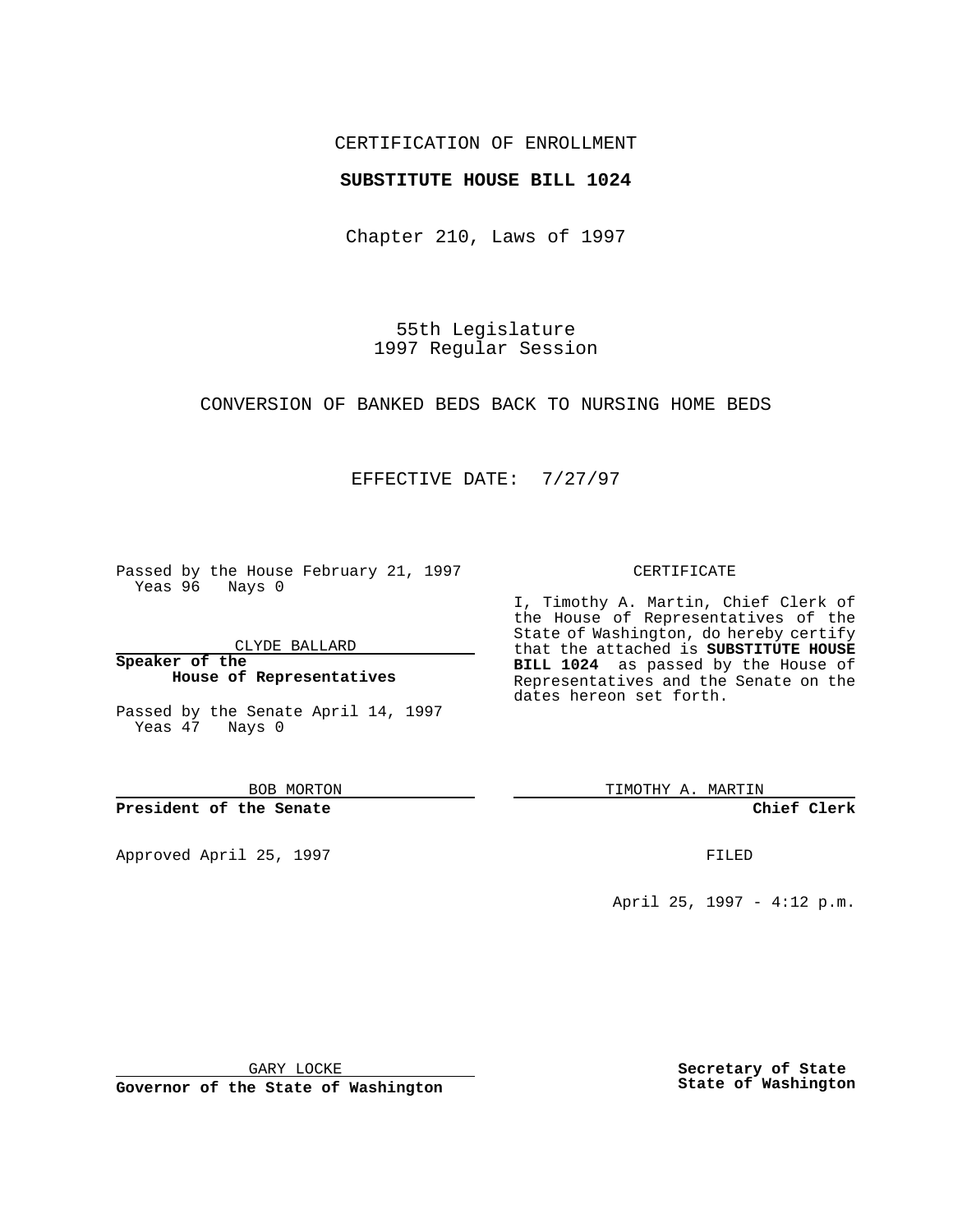# **SUBSTITUTE HOUSE BILL 1024** \_\_\_\_\_\_\_\_\_\_\_\_\_\_\_\_\_\_\_\_\_\_\_\_\_\_\_\_\_\_\_\_\_\_\_\_\_\_\_\_\_\_\_\_\_\_\_

\_\_\_\_\_\_\_\_\_\_\_\_\_\_\_\_\_\_\_\_\_\_\_\_\_\_\_\_\_\_\_\_\_\_\_\_\_\_\_\_\_\_\_\_\_\_\_

Passed Legislature - 1997 Regular Session

#### **State of Washington 55th Legislature 1997 Regular Session**

**By** House Committee on Health Care (originally sponsored by Representatives Dyer, Cody, Skinner, Sherstad, Thompson, Carlson, D. Sommers, Sterk, Huff, L. Thomas, Cooke, Dunn, Mielke, Clements and Backlund)

Read first time 02/05/97.

 AN ACT Relating to the notice requirements for bringing beds out of the bank under certificate of need provisions; and amending RCW 70.38.111 and 70.38.025.

BE IT ENACTED BY THE LEGISLATURE OF THE STATE OF WASHINGTON:

 **Sec. 1.** RCW 70.38.111 and 1995 1st sp.s. c 18 s 71 are each amended to read as follows:

 (1) The department shall not require a certificate of need for the offering of an inpatient tertiary health service by:

 (a) A health maintenance organization or a combination of health maintenance organizations if (i) the organization or combination of organizations has, in the service area of the organization or the service areas of the organizations in the combination, an enrollment of at least fifty thousand individuals, (ii) the facility in which the service will be provided is or will be geographically located so that the service will be reasonably accessible to such enrolled individuals, and (iii) at least seventy-five percent of the patients who can reasonably be expected to receive the tertiary health service will be individuals enrolled with such organization or organizations in the combination;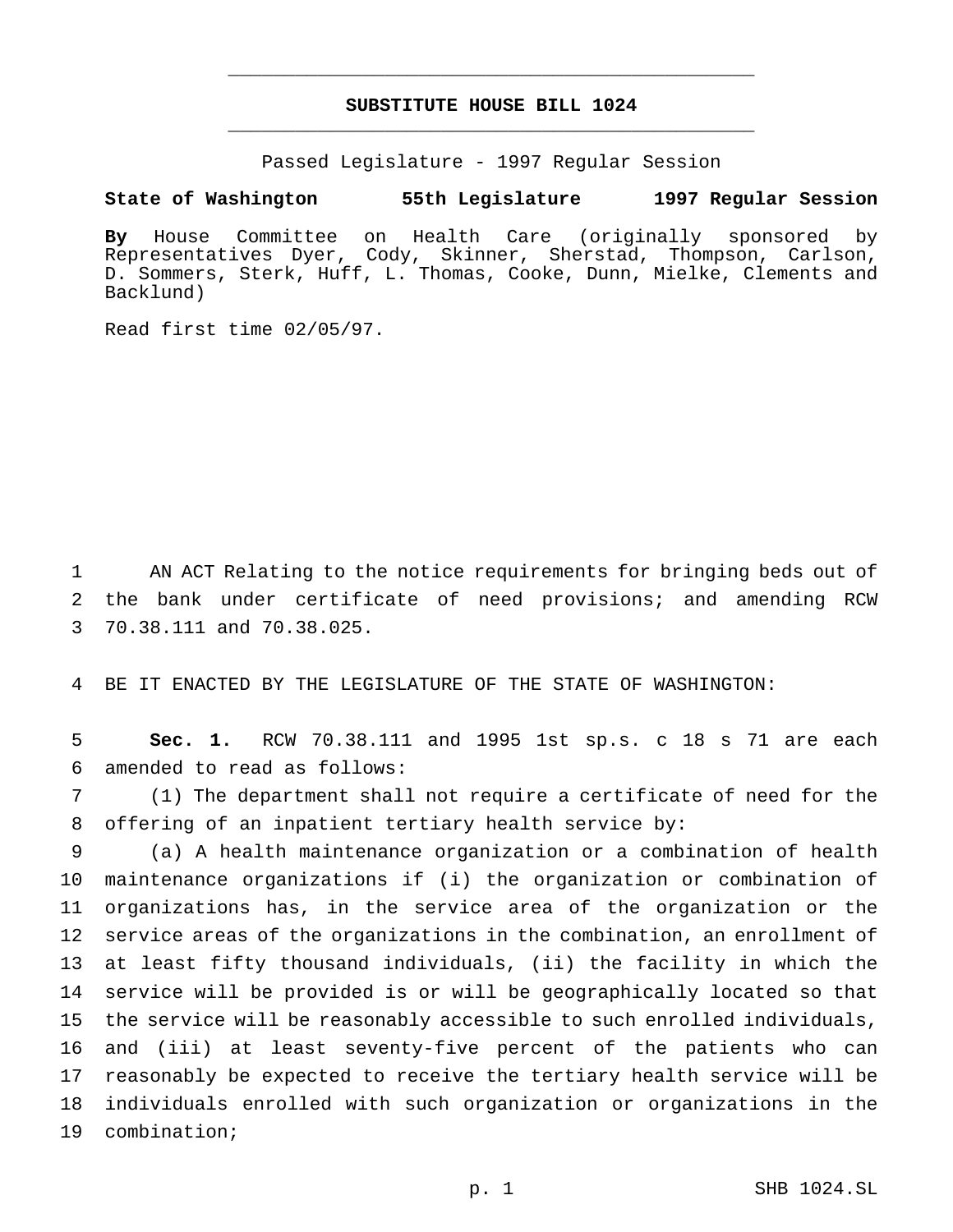(b) A health care facility if (i) the facility primarily provides or will provide inpatient health services, (ii) the facility is or will be controlled, directly or indirectly, by a health maintenance organization or a combination of health maintenance organizations which has, in the service area of the organization or service areas of the organizations in the combination, an enrollment of at least fifty thousand individuals, (iii) the facility is or will be geographically located so that the service will be reasonably accessible to such enrolled individuals, and (iv) at least seventy-five percent of the patients who can reasonably be expected to receive the tertiary health service will be individuals enrolled with such organization or organizations in the combination; or

 (c) A health care facility (or portion thereof) if (i) the facility is or will be leased by a health maintenance organization or combination of health maintenance organizations which has, in the service area of the organization or the service areas of the organizations in the combination, an enrollment of at least fifty thousand individuals and, on the date the application is submitted under subsection (2) of this section, at least fifteen years remain in the term of the lease, (ii) the facility is or will be geographically located so that the service will be reasonably accessible to such enrolled individuals, and (iii) at least seventy-five percent of the patients who can reasonably be expected to receive the tertiary health service will be individuals enrolled with such organization;

 if, with respect to such offering or obligation by a nursing home, the department has, upon application under subsection (2) of this section, granted an exemption from such requirement to the organization, combination of organizations, or facility.

 (2) A health maintenance organization, combination of health maintenance organizations, or health care facility shall not be exempt under subsection (1) of this section from obtaining a certificate of need before offering a tertiary health service unless:

 (a) It has submitted at least thirty days prior to the offering of services reviewable under RCW 70.38.105(4)(d) an application for such exemption; and

 (b) The application contains such information respecting the organization, combination, or facility and the proposed offering or obligation by a nursing home as the department may require to determine if the organization or combination meets the requirements of subsection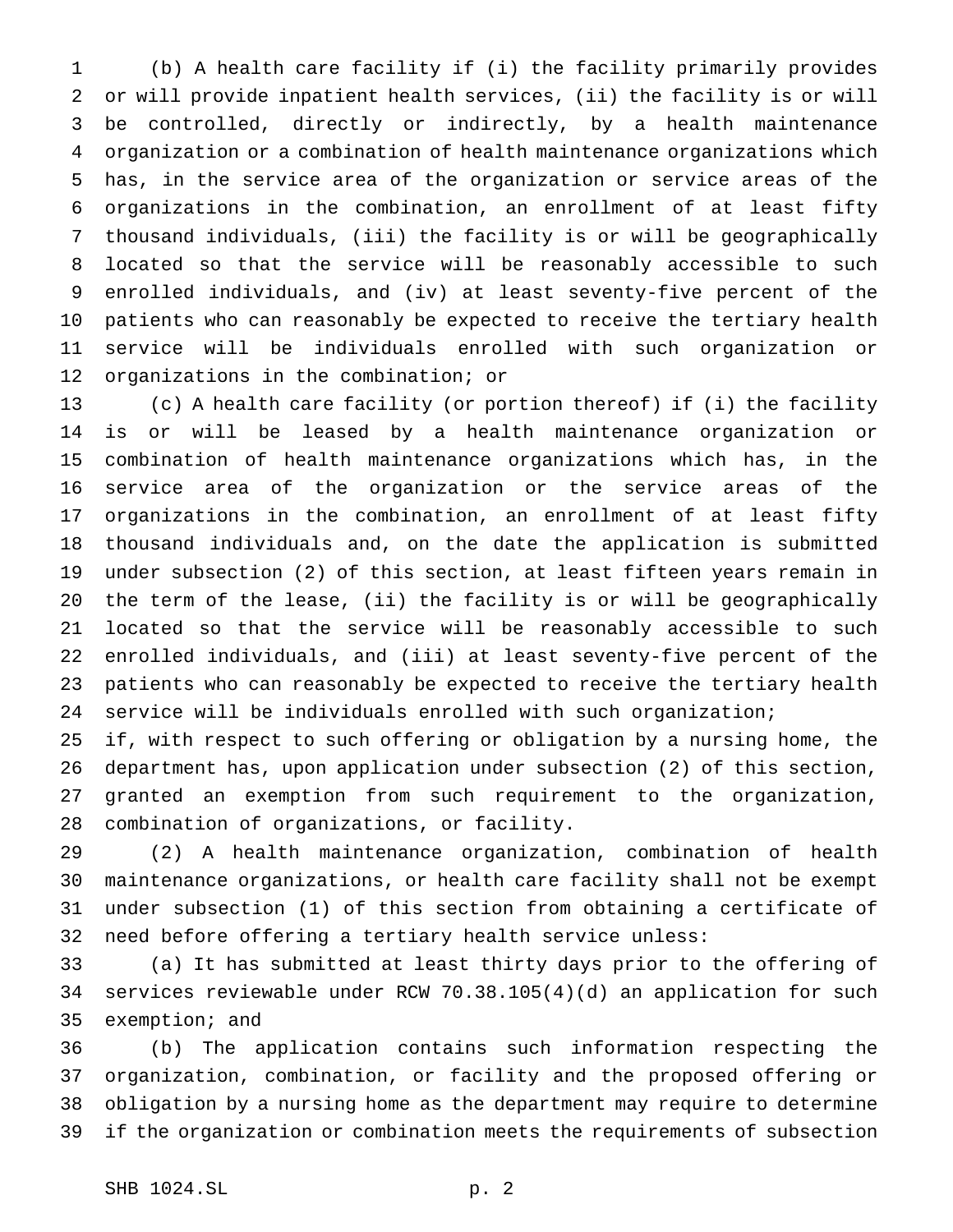(1) of this section or the facility meets or will meet such requirements; and

 (c) The department approves such application. The department shall approve or disapprove an application for exemption within thirty days of receipt of a completed application. In the case of a proposed health care facility (or portion thereof) which has not begun to provide tertiary health services on the date an application is submitted under this subsection with respect to such facility (or portion), the facility (or portion) shall meet the applicable requirements of subsection (1) of this section when the facility first provides such services. The department shall approve an application submitted under this subsection if it determines that the applicable requirements of subsection (1) of this section are met.

 (3) A health care facility (or any part thereof) with respect to which an exemption was granted under subsection (1) of this section may not be sold or leased and a controlling interest in such facility or in a lease of such facility may not be acquired and a health care facility described in (1)(c) which was granted an exemption under subsection (1) of this section may not be used by any person other than the lessee described in (1)(c) unless:

 (a) The department issues a certificate of need approving the sale, lease, acquisition, or use; or

 (b) The department determines, upon application, that (i) the entity to which the facility is proposed to be sold or leased, which intends to acquire the controlling interest, or which intends to use the facility is a health maintenance organization or a combination of health maintenance organizations which meets the requirements of (1)(a)(i), and (ii) with respect to such facility, meets the 29 requirements of  $(1)(a)(ii)$  or  $(iii)$  or the requirements of  $(1)(b)(i)$ and (ii).

 (4) In the case of a health maintenance organization, an ambulatory care facility, or a health care facility, which ambulatory or health care facility is controlled, directly or indirectly, by a health maintenance organization or a combination of health maintenance organizations, the department may under the program apply its certificate of need requirements only to the offering of inpatient tertiary health services and then only to the extent that such offering is not exempt under the provisions of this section.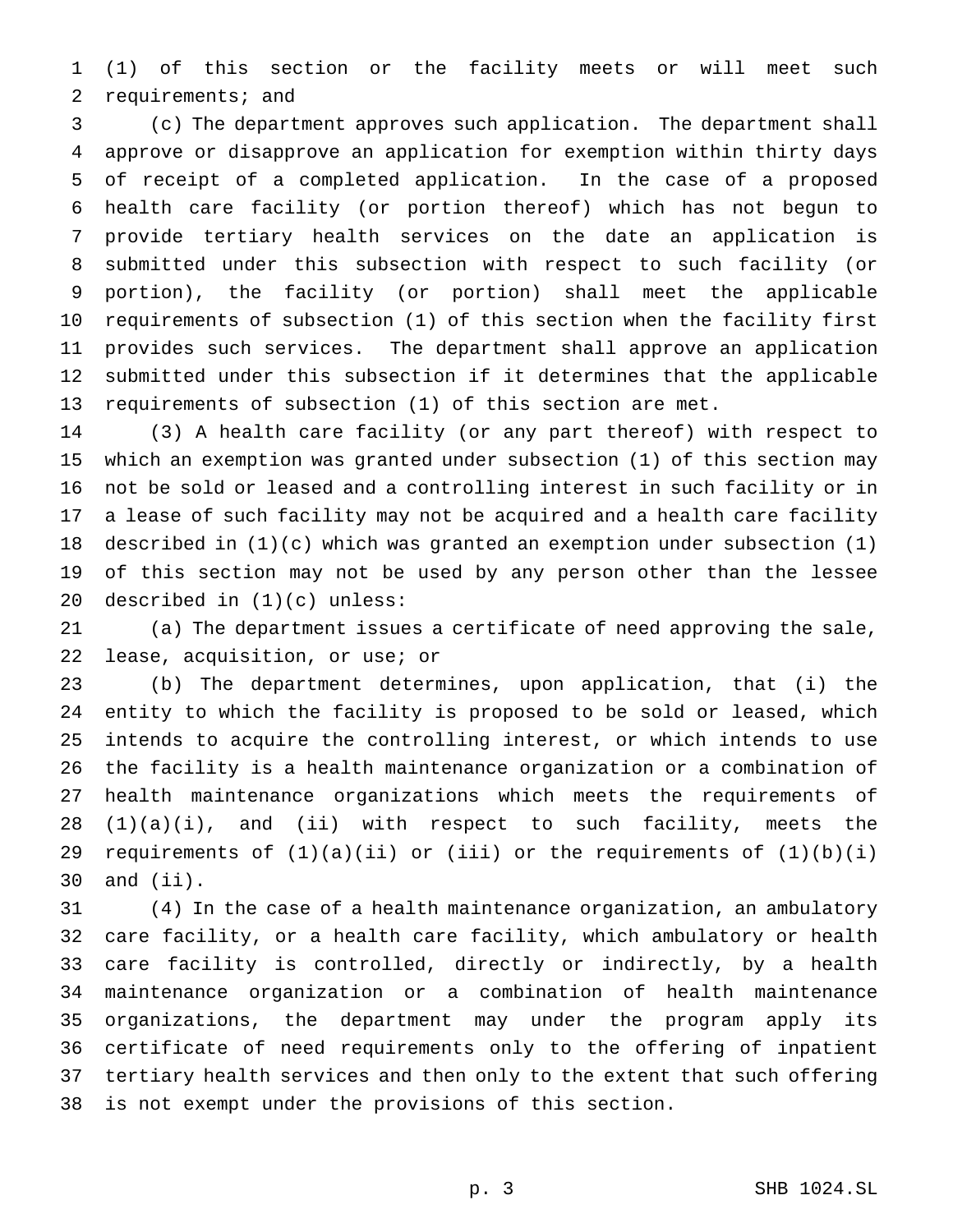(5)(a) The department shall not require a certificate of need for the construction, development, or other establishment of a nursing home, or the addition of beds to an existing nursing home, that is owned and operated by a continuing care retirement community that:

(i) Offers services only to contractual members;

 (ii) Provides its members a contractually guaranteed range of services from independent living through skilled nursing, including some assistance with daily living activities;

 (iii) Contractually assumes responsibility for the cost of services exceeding the member's financial responsibility under the contract, so that no third party, with the exception of insurance purchased by the retirement community or its members, but including the medicaid program, is liable for costs of care even if the member depletes his or her personal resources;

 (iv) Has offered continuing care contracts and operated a nursing home continuously since January 1, 1988, or has obtained a certificate of need to establish a nursing home;

 (v) Maintains a binding agreement with the state assuring that financial liability for services to members, including nursing home services, will not fall upon the state;

 (vi) Does not operate, and has not undertaken a project that would result in a number of nursing home beds in excess of one for every four living units operated by the continuing care retirement community, 24 exclusive of nursing home beds; and

 (vii) Has obtained a professional review of pricing and long-term solvency within the prior five years which was fully disclosed to members.

 (b) A continuing care retirement community shall not be exempt under this subsection from obtaining a certificate of need unless:

 (i) It has submitted an application for exemption at least thirty days prior to commencing construction of, is submitting an application for the licensure of, or is commencing operation of a nursing home, 33 whichever comes first; and

 (ii) The application documents to the department that the continuing care retirement community qualifies for exemption.

 (c) The sale, lease, acquisition, or use of part or all of a continuing care retirement community nursing home that qualifies for exemption under this subsection shall require prior certificate of need approval to qualify for licensure as a nursing home unless the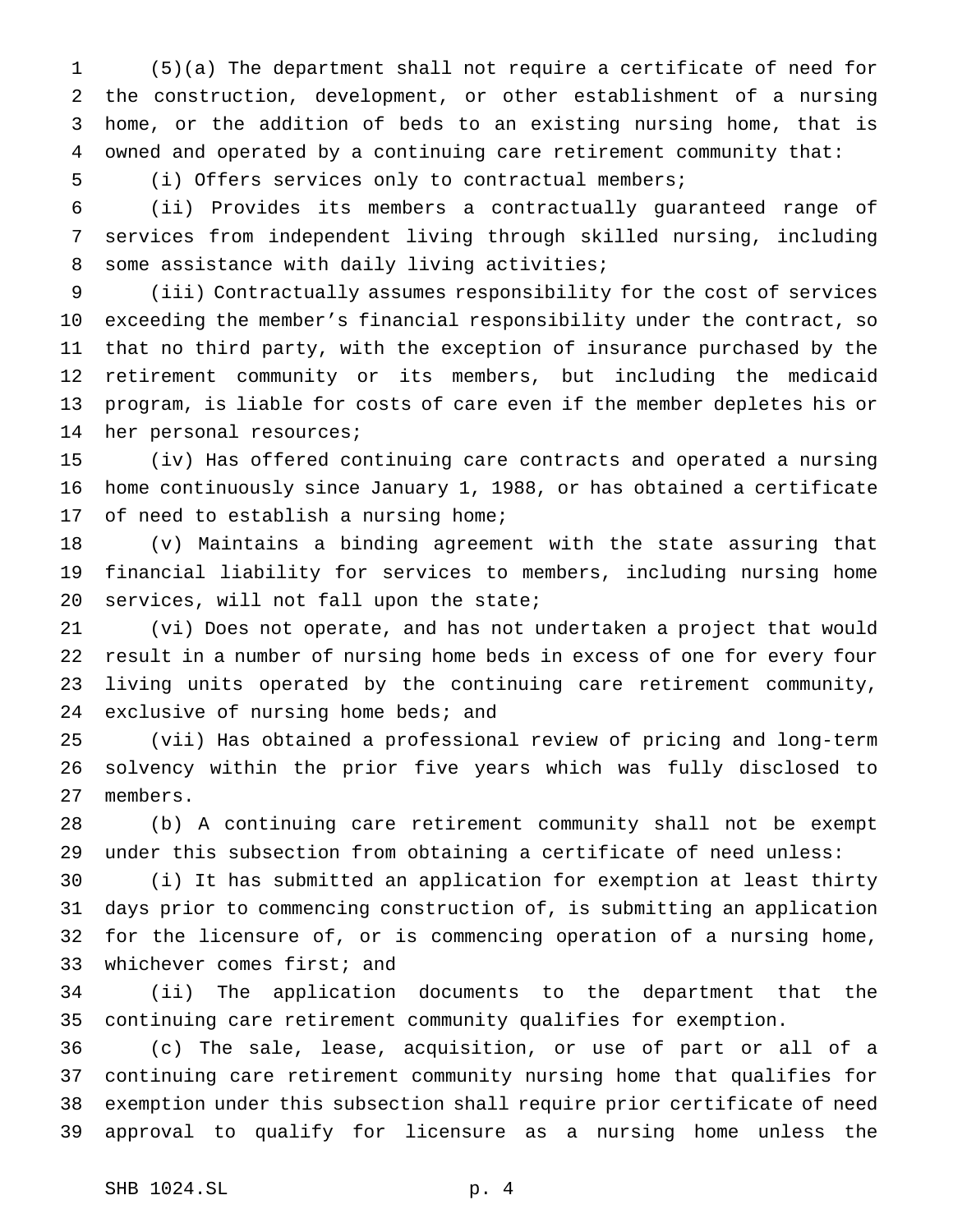department determines such sale, lease, acquisition, or use is by a continuing care retirement community that meets the conditions of (a) of this subsection.

 (6) A rural hospital, as defined by the department, reducing the number of licensed beds to become a rural primary care hospital under the provisions of Part A Title XVIII of the Social Security Act Section 1820, 42 U.S.C., 1395c et seq. may, within three years of the reduction of beds licensed under chapter 70.41 RCW, increase the number of licensed beds to no more than the previously licensed number without being subject to the provisions of this chapter.

 (7) A rural health care facility licensed under RCW 70.175.100 formerly licensed as a hospital under chapter 70.41 RCW may, within three years of the effective date of the rural health care facility license, apply to the department for a hospital license and not be subject to the requirements of RCW 70.38.105(4)(a) as the construction, development, or other establishment of a new hospital, provided there is no increase in the number of beds previously licensed under chapter 70.41 RCW and there is no redistribution in the number of beds used for acute care or long-term care, the rural health care facility has been in continuous operation, and the rural health care facility has not been purchased or leased.

 (8)(a) A nursing home that voluntarily reduces the number of its licensed beds to provide assisted living, licensed boarding home care, adult day care, adult day health, respite care, hospice, outpatient therapy services, congregate meals, home health, or senior wellness clinic, or to reduce to one or two the number of beds per room or to otherwise enhance the quality of life for residents in the nursing home, may convert the original facility or portion of the facility back, and thereby increase the number of nursing home beds to no more than the previously licensed number of nursing home beds without obtaining a certificate of need under this chapter, provided the facility has been in continuous operation and has not been purchased or leased. Any conversion to the original licensed bed capacity, or to any portion thereof, shall comply with the same life and safety code requirements as existed at the time the nursing home voluntarily reduced its licensed beds; unless waivers from such requirements were issued, in which case the converted beds shall reflect the conditions or standards that then existed pursuant to the approved waivers.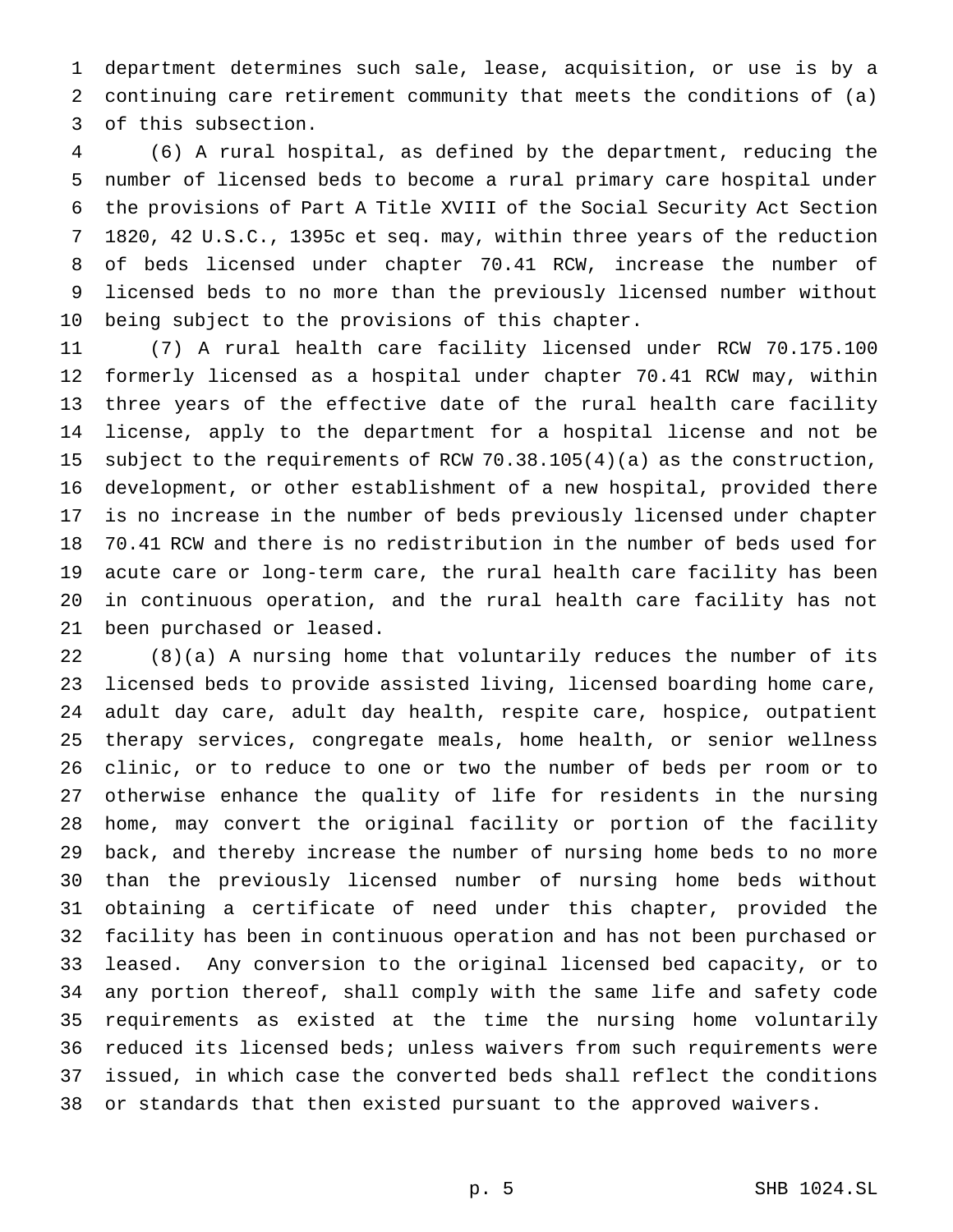(b) To convert beds back to nursing home beds under this subsection, the nursing home must:

 (i) Give notice of its intent to preserve conversion options to the department of health no later than thirty days after the effective date of the license reduction; and

 (ii) Give notice to the department of health and to the department of social and health services of the intent to convert beds back. If construction is required for the conversion of beds back, the notice of 9 intent to convert beds back must be given ((no later than two years))<sub> $\perp$ </sub> 10 at a minimum, one year prior to the effective date of license modification reflecting the restored beds; otherwise, the notice must 12 be given ((no later than one year)) a minimum of ninety days prior to the effective date of license modification reflecting the restored 14 beds. Prior to any license modification to convert beds back to 15 nursing home beds under this section, the licensee must demonstrate that the nursing home meets the certificate of need exemption 17 requirements of this section.

18 The term "construction," as used in (b)(ii) of this subsection, is 19 limited to those projects that are expected to equal or exceed the 20 expenditure minimum amount, as determined under this chapter.

 (c) Conversion of beds back under this subsection must be completed no later than four years after the effective date of the license reduction. However, for good cause shown, the four-year period for conversion may be extended by the department of health for one additional four-year period.

 (d) Nursing home beds that have been voluntarily reduced under this section shall be counted as available nursing home beds for the purpose of evaluating need under RCW 70.38.115(2) (a) and (k) so long as the facility retains the ability to convert them back to nursing home use under the terms of this section.

 (e) When a building owner has secured an interest in the nursing home beds, which are intended to be voluntarily reduced by the licensee under (a) of this subsection, the applicant shall provide the department with a written statement indicating the building owner's approval of the bed reduction.

 **Sec. 2.** RCW 70.38.025 and 1991 c 158 s 1 are each amended to read as follows: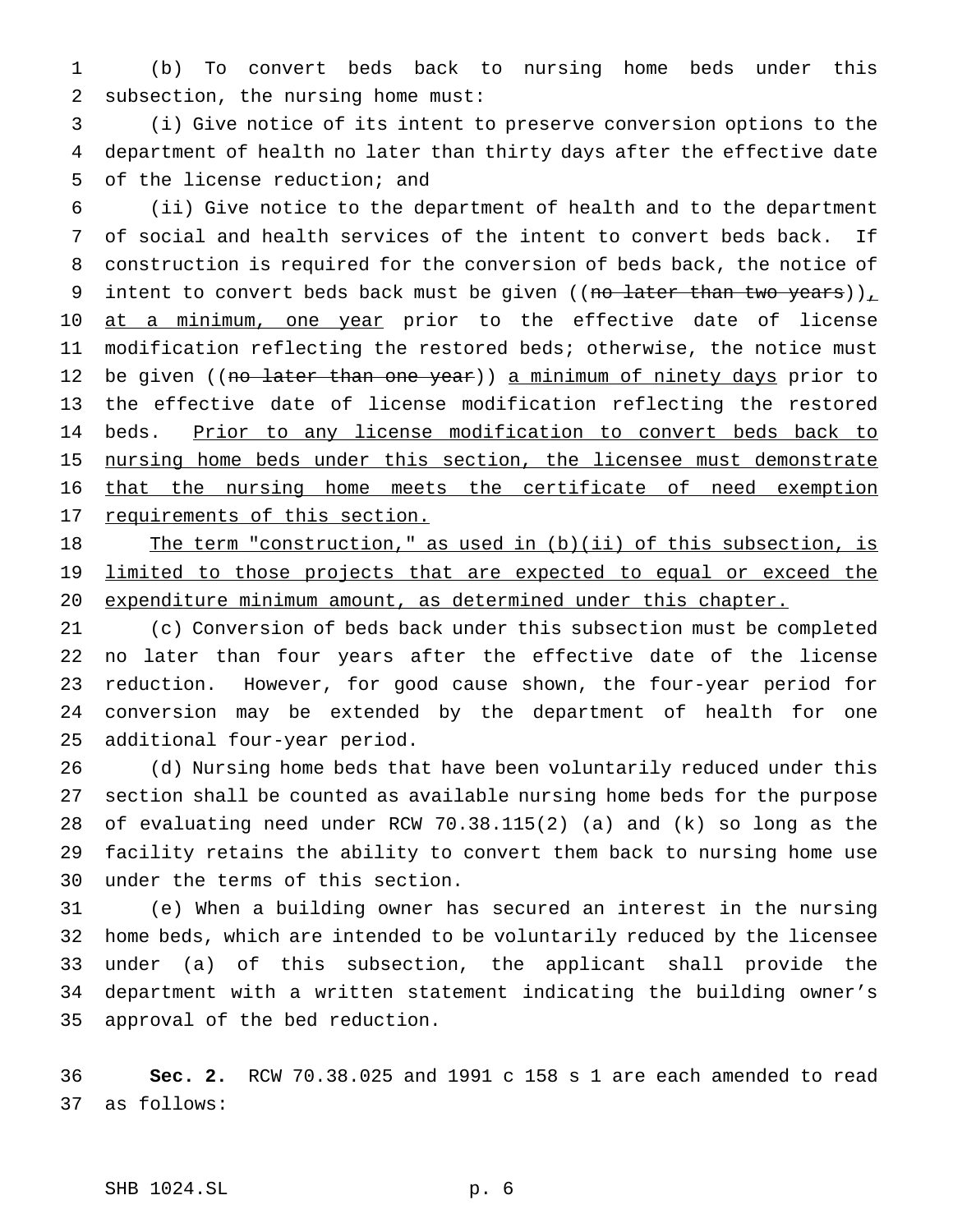When used in this chapter, the terms defined in this section shall have the meanings indicated.

 (1) "Board of health" means the state board of health created pursuant to chapter 43.20 RCW.

 (2) "Capital expenditure" is an expenditure, including a force account expenditure (i.e., an expenditure for a construction project undertaken by a nursing home facility as its own contractor) which, under generally accepted accounting principles, is not properly chargeable as an expense of operation or maintenance. Where a person makes an acquisition under lease or comparable arrangement, or through donation, which would have required review if the acquisition had been made by purchase, such expenditure shall be deemed a capital expenditure. Capital expenditures include donations of equipment or facilities to a nursing home facility which if acquired directly by such facility would be subject to certificate of need review under the provisions of this chapter and transfer of equipment or facilities for less than fair market value if a transfer of the equipment or facilities at fair market value would be subject to such review. The cost of any studies, surveys, designs, plans, working drawings, specifications, and other activities essential to the acquisition, improvement, expansion, or replacement of any plant or equipment with respect to which such expenditure is made shall be included in determining the amount of the expenditure.

 (3) "Continuing care retirement community" means an entity which provides shelter and services under continuing care contracts with its members and which sponsors or includes a health care facility or a health service. A "continuing care contract" means a contract to provide a person, for the duration of that person's life or for a term in excess of one year, shelter along with nursing, medical, health- related, or personal care services, which is conditioned upon the transfer of property, the payment of an entrance fee to the provider of such services, or the payment of periodic charges for the care and services involved. A continuing care contract is not excluded from this definition because the contract is mutually terminable or because shelter and services are not provided at the same location.

(4) "Department" means the department of health.

 (5) "Expenditure minimum" means, for the purposes of the certificate of need program, one million dollars adjusted by the department by rule to reflect changes in the United States department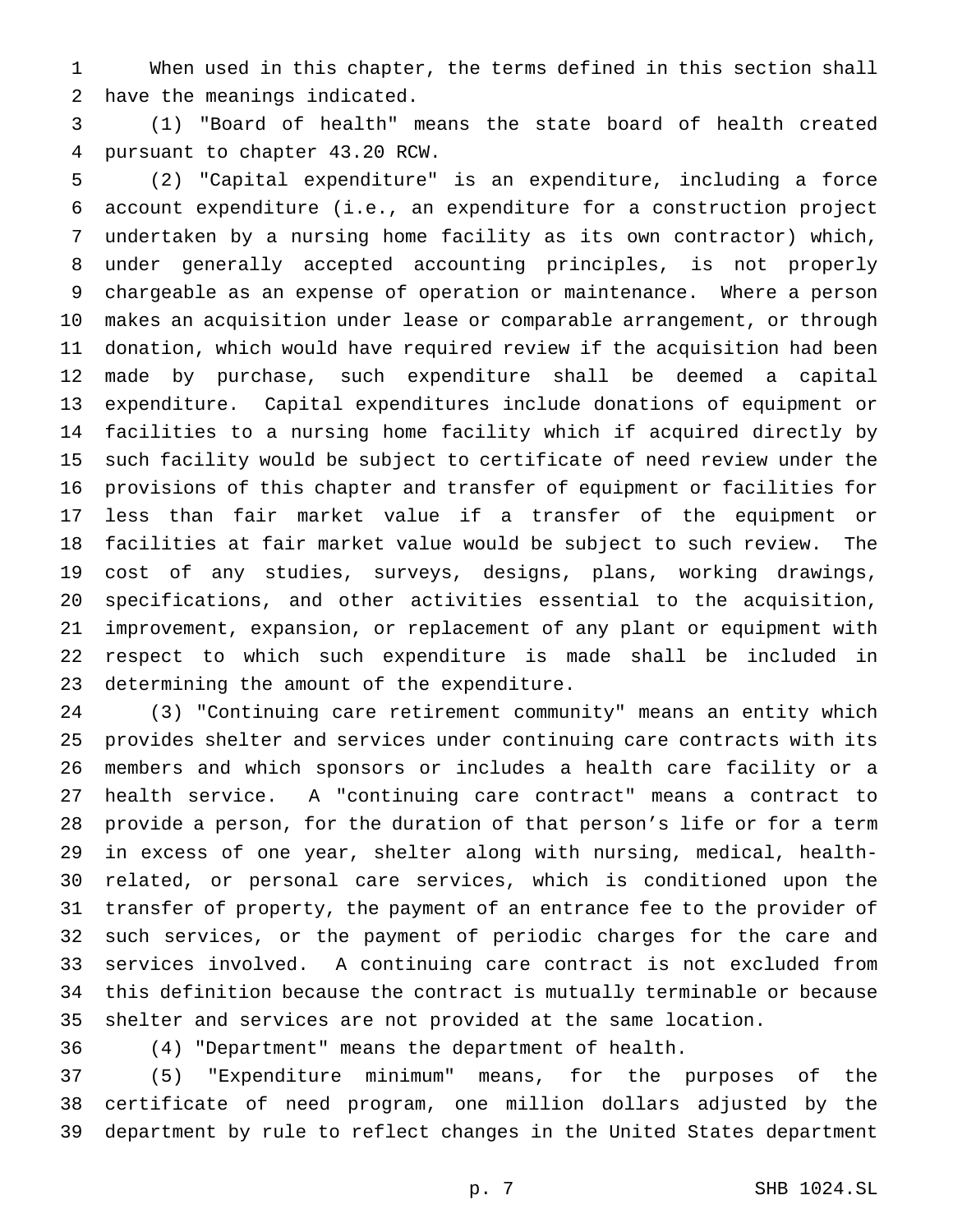of commerce composite construction cost index; or a lesser amount required by federal law and established by the department by rule.

 (6) "Health care facility" means hospices, hospitals, psychiatric hospitals, nursing homes, kidney disease treatment centers, ambulatory surgical facilities, and home health agencies, and includes such facilities when owned and operated by a political subdivision or instrumentality of the state and such other facilities as required by federal law and implementing regulations, but does not include ((Christian Science sanatoriums operated, listed, or certified by the 10 First Church of Christ Scientist, Boston, Massachusetts)) any health 11 facility or institution conducted by and for those who rely exclusively 12 upon treatment by prayer or spiritual means in accordance with the creed or tenets of any well-recognized church or religious denomination, or any health facility or institution operated for the exclusive care of members of a convent as defined in RCW 84.36.800 or rectory, monastery, or other institution operated for the care of 17 members of the clergy. In addition, the term does not include any nonprofit hospital: (a) Which is operated exclusively to provide health care services for children; (b) which does not charge fees for such services; and (c) if not contrary to federal law as necessary to the receipt of federal funds by the state.

 (7) "Health maintenance organization" means a public or private organization, organized under the laws of the state, which:

 (a) Is a qualified health maintenance organization under Title XIII, section 1310(d) of the Public Health Services Act; or

 (b)(i) Provides or otherwise makes available to enrolled participants health care services, including at least the following basic health care services: Usual physician services, hospitalization, laboratory, x-ray, emergency, and preventive services, and out-of-area coverage; (ii) is compensated (except for copayments) for the provision of the basic health care services listed in (b)(i) to enrolled participants by a payment which is paid on a periodic basis without regard to the date the health care services are provided and which is fixed without regard to the frequency, extent, or kind of health service actually provided; and (iii) provides physicians' services primarily (A) directly through physicians who are either employees or partners of such organization, or (B) through arrangements with individual physicians or one or more groups of physicians (organized on a group practice or individual practice basis).